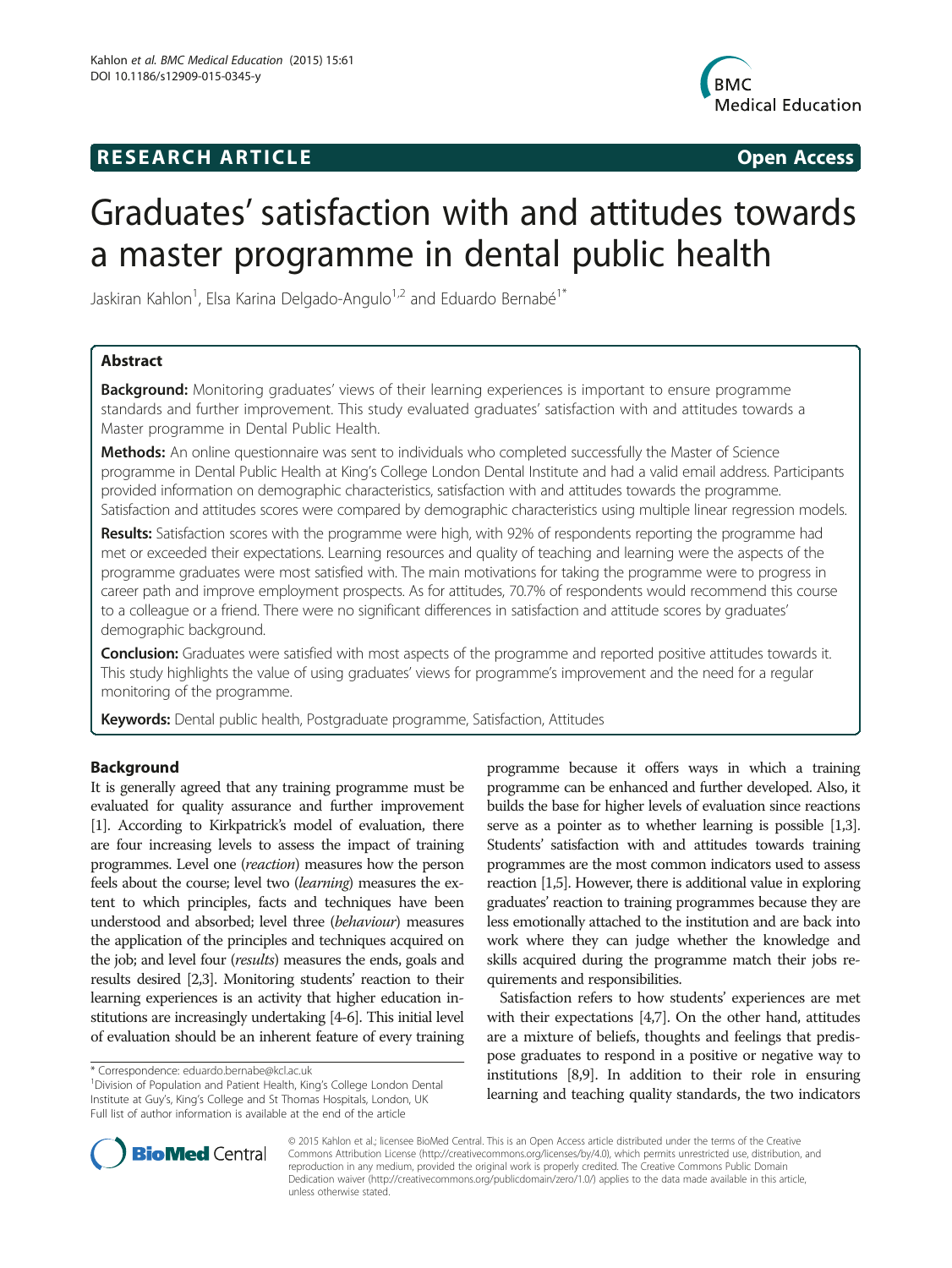serve as guidance for students, to aid decision-making at programme/institution level and to compute institutional performance indicators [\[10,11](#page-5-0)]. Higher education institutions are becoming increasingly interested in measuring students' and graduates' (customer's) reactions because they promote internal restructuring, enhance their image, drive attention to students' expectations and needs, provide data which will assist students' performance in the labour market, and operate as a bridge with other disciplines [[5](#page-5-0)]. Both indicators have been measured in relation to public health programmes in the past [\[12](#page-5-0)-[17](#page-6-0)], but little has been documented on satisfaction and attitudes of graduates of postgraduate programmes in dental public health.

The Master of Science in Dental Public Health of King's College London Dental Institute (KCLDI) aims to produce a highly knowledgeable individual capable and skilful in dental public health. It was established in the eighties to support the emerging new specialty of Dental Public Health in the United Kingdom (UK). The programme seeks to develop an understanding of the basic concepts of dental public health; the major health problems (and their determinants) of a community; the organisation of oral health services; research methods including epidemiology and statistics; and approaches to promoting oral health and preventing oral diseases. Students need to complete 180 credits over one year full-time or two years part-time. There are of seven core modules in the programme, which change from time to time according to staff expertise and emerging trends in the field. The current six taught modules are introduction to dental public health; principles of epidemiology; research methods; social and behavioural sciences as applied to medicine and dentistry; oral health promotion and education; and planning and evaluation of oral health, each counting for 20 credits. There is also a research module of 60 credits for which students need to complete and submit an original piece of research work for their dissertation. Practical experience is gained across some dental public health competencies by participating in various dental public health placements including teaching, research, health services and health promotion activities [\[18\]](#page-6-0). The aim of this study was to evaluate graduates' satisfaction with and attitudes towards KCLDI Master Programme in Dental Public Health. This survey is a first step to address an important dimension of programme quality and the impact of educational programmes on public health dentists. The survey represents part of an ongoing, continuous quality improvement process being applied to KCLDI Master Programme in Dental Public Health.

## Methods

#### Participants

A total of 141 students have graduated from the in-house Master of Science programme in Dental Public Health at KCLDI since 1981. The inclusion criteria for the study were students (i) who completed the programme successfully between 1981 and 2012 (those with at least 2 years of experience after graduation from the programme), (ii) who had a valid email address (where the recruitment email could be sent) and *(iii)* who agreed to participate voluntarily in the survey.

The study protocol was approved by KCL Biomedical Sciences, Dentistry, Medicine and Natural & Mathematical Sciences Research Ethics Subcommittee (Reference BDM/12/13-62). Return of the completed questionnaire was taken as implied consent.

#### Data collection

A list of graduates, with their contact details, was not available at KCLDI and one had to be created for the study. We therefore proceeded to create group spaces in relevant social network sites (Facebook and Linked-in) through which we could advertise the survey and regain contact with graduates. These social media spaces were developed and run by the programme administrator, who acted as the gatekeeper during the data collection period.

Graduates who expressed interest in the survey were sent a recruitment email containing the details of the study, an invitation to participate and a link to the online questionnaire. The gatekeeper also asked participating graduates whether they could put her in contact with fellow graduates they knew would be interested in participating in the survey (i.e. snowball sampling). A reminder was emailed to all participants a week before the end of the survey period.

The questionnaire was developed based on previous relevant studies [\[12-](#page-5-0)[17](#page-6-0)], the annual Postgraduate Taught Experience Survey (PTES) in the UK [\[6\]](#page-5-0), and the programme specification forms [\[18\]](#page-6-0). An initial draft was circulated among past and present teaching and administrative staff involved in the programme for assessment. After amendments, the questionnaire was piloted with 5 graduates (i.e. past students who were either working or in further education at KCLDI) for validity assessment. Suggestions for improvements from the pilot study were incorporated in the final version of the questionnaire. The final format of the questionnaire was developed using the internet-based tool SurveyMonkey®. The questionnaire collected information on graduates' background (sex, age, nationality and year of graduation), perception of skills gained during the programme, satisfaction with and attitudes toward the programme and professional development. This paper presents results on graduates'satisfaction with and attitudes toward the programme only (level 1 in Kirkpatrick's models of evaluation). Graduates' satisfaction with the quality of teaching and learning, assessment and feedback, organisation and management, learning resources, skills and personal development, career and professional development and the overall experience of the programme was measured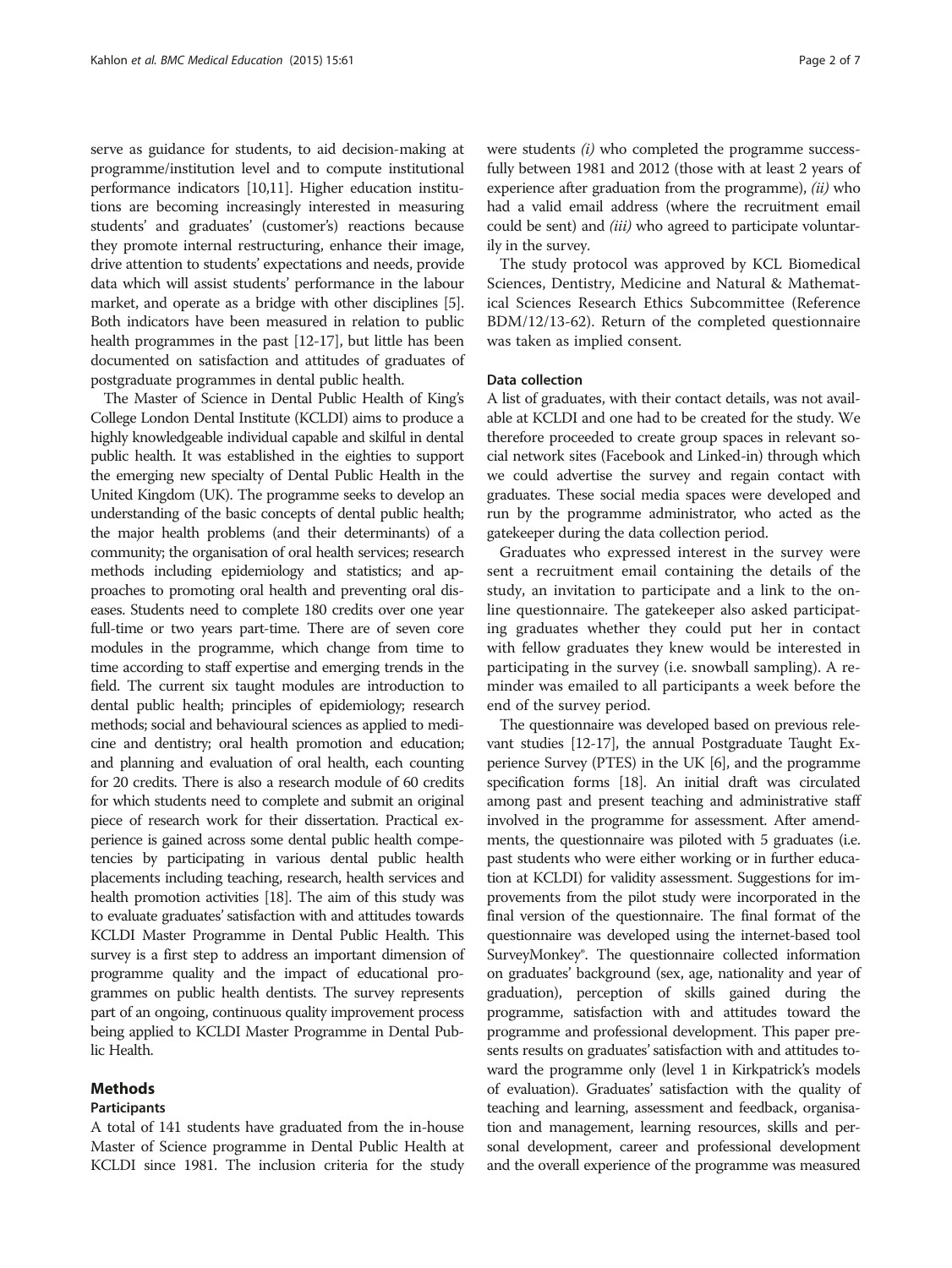on semantic differential scales from −3 (when the course has definitely not met the graduate's expectations) to 0 (when it has met the graduate's expectations) to +3 (when the course has definitely exceeded the expectations). Two open-ended questions in this section asked graduates about the positive and negative aspects of the programme they would like to highlight. The final section of the questionnaire started with a list of topics to explore graduates' motivations for joining the programme, and a followup question to ascertain the main motivation among those selected. Attitudes towards the programme were measured using a series of opinion statements on 5-point Likert scales ranging from 1 for 'definitely disagree' to 5 for 'definitely agree'. Statements were related to a strong desire to take the course, suitability of the course to individual needs, work done during the course compared to others, wish to do a course at King's regardless of the specialty, positive feelings towards dental public health as a result of the course, and value for money. Finally, graduates were asked whether they would recommend the programme to others and whether they would take the same decision of taking up the programme if given a chance today, which were answered using 5-point Likert scales ranging from 1 for 'definitely not' to 5 for 'definitely yes'.

#### Statistical analysis

All analyses were carried out in IBM® SPSS® Statistics version 20 for Windows. We first presented the distribution of satisfaction scores for the overall experience and each aspect of the programme using the mean, standard deviation (SD) and range of values. Scores were then compared by sex, age groups (<35, 35–44 and 45+ years), nationality (British, South Asian and Other) and time since graduation (before 2000, 2000–2010 and after 2010) using multiple linear regression. Bonferroni correction was used to reduce false positive results due to repeated comparisons over multiple outcomes (7 aspects of the programme) [\[19,20](#page-6-0)].

Thereafter, we presented the distribution of scores for the six attitude statements using the mean, SD and range of values. Attitude scores were then compared by background information (sex, age groups, nationality and time since graduation) using multiple linear regression. Bonferroni correction was used here as well to correct for multiple comparisons (6 attitudes) [[19,20](#page-6-0)].

## Results

Fifty seven graduates met the inclusion criteria and 44 of them completed the online questionnaire (77% response rate). The characteristics of participants are shown in Table 1. Most participants were women (54.5%), younger than 35 years (45.4%) and from South Asian

|        | Table 1 Characteristics of participants in the online |  |  |  |
|--------|-------------------------------------------------------|--|--|--|
| survey |                                                       |  |  |  |

| Characteristic | Groups         | n  | (%)        |
|----------------|----------------|----|------------|
| Sex            | Women          | 24 | $(54.6\%)$ |
|                | Men            | 20 | (45.4%)    |
| Age group      | $<$ 35 years   | 20 | (45.4%)    |
|                | 35-44 years    | 13 | (29.6%)    |
|                | $45+$ years    | 11 | $(25.0\%)$ |
| Nationality    | <b>British</b> | 9  | (20.5%)    |
|                | South Asian    | 20 | (45.4%)    |
|                | Other          | 15 | $(34.1\%)$ |
| Time since     | After 2010     | 17 | (38.6%)    |
| Graduation     | 2000-2010      | 15 | $(34.1\%)$ |
|                | Before 2000    | 12 | (27.3%)    |
|                |                |    |            |

countries (45.4%). The average time since graduation was 8 years, with 38.6% of respondents graduated after 2010.

The mean satisfaction score for the overall experience of the programme was 1.54 (SD: 1.21), with 92% of graduates reporting the programme had met or exceeded their expectations. Although there was variation in graduates' satisfaction with different aspects of the programme, mean scores were all on the favourable side of the semantic scale or above the neutral point (Table [2](#page-3-0)). The aspects of the programme with the highest satisfaction scores were the learning resources (mean: 1.68; SD: 0.99) and quality of teaching and learning (mean: 1.66; SD: 1.22) whereas the aspect of the programme with the lowest satisfaction scores were assessment and feedback (mean: 0.93; SD: 1.52) (Table [2\)](#page-3-0). There were no significant differences in the satisfaction scores by graduates' sex, age group, nationality or time since graduation (multiple linear regression, p > 0.05 in all cases). Thirty and 24 graduates commented, respectively, on the positive and negative aspects of the programme in the open-ended questions. The most common positive aspects of the programme were the variety of instructors  $(n = 12)$ , their expertise and enthusiasm  $(n = 10)$ , working in small groups  $(n = 8)$  and opportunities to gain work experience with students' placements  $(n = 7)$ . The most frequent negative aspects of the programme were the focus just being restricted to the UK  $(n = 7)$  and the lack of proper career guidance  $(n = 6)$ .

Figure [1](#page-3-0) shows graduates' motivations for taking the programme. To progress in current career path (75.0%), to improve employment perspectives (56.8%) and personal interest (52.3%) were the most common responses given by graduates. When asked to choose among those, graduates chose to progress in current career path as their main motivation (48.7%). As for attitudes towards the programme (Table [3\)](#page-4-0), 'as a result of this course, I have more positive feelings towards dental public health' (mean: 4.24, SD: 1.04)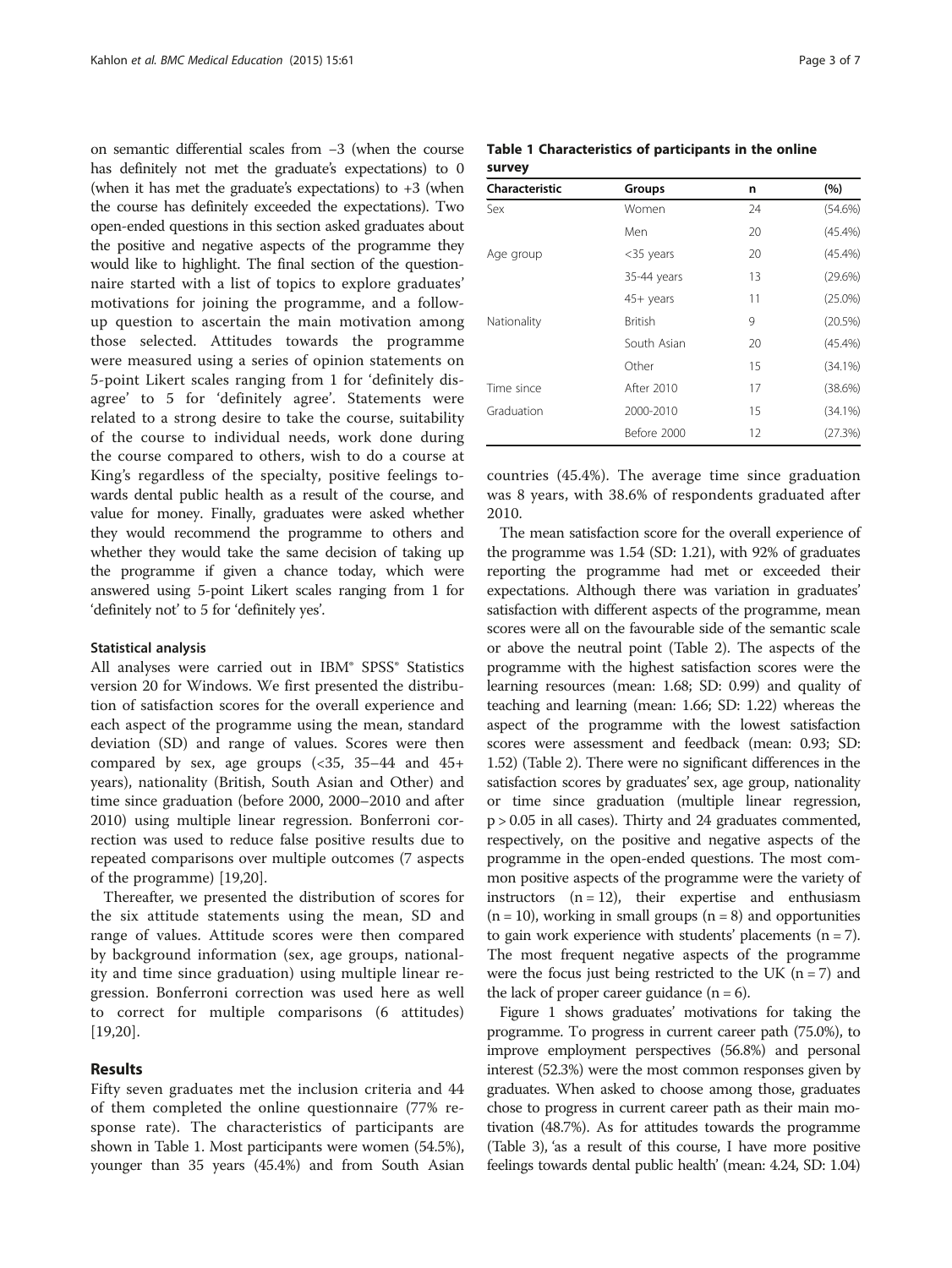| <b>Characteristics</b>              | Quality of<br>teaching and<br>learning |        | Assessment<br>and feedback |        | management  | Organization and | Learning<br>resources |        | Skills and<br>personal<br>development |        | Career and<br>professional<br>development |        | Overall<br>experience |        |
|-------------------------------------|----------------------------------------|--------|----------------------------|--------|-------------|------------------|-----------------------|--------|---------------------------------------|--------|-------------------------------------------|--------|-----------------------|--------|
|                                     | Mean                                   | (SD)   | Mean                       | (SD)   | Mean        | (SD)             | Mean                  | (SD)   | Mean                                  | (SD)   | Mean                                      | (SD)   | Mean                  | (SD)   |
| All participants                    | 1.66                                   | (1.22) | 0.93                       | (1.52) | 1.20        | (1.23)           | 1.68                  | (0.99) | 1.41                                  | (1.24) | 1.49                                      | (1.52) | 1.54                  | (1.21) |
| Sex                                 |                                        |        |                            |        |             |                  |                       |        |                                       |        |                                           |        |                       |        |
| Women                               | 1.36                                   | (1.36) | 0.64                       | (1.50) | 1.00        | (1.31)           | 1.45                  | (1.06) | 1.00                                  | (1.38) | 1.14                                      | (1.75) | 1.14                  | (1.39) |
| Men                                 | 2.00                                   | (0.94) | 1.26                       | (1.52) | 1.42        | (1.12)           | 1.95                  | (0.85) | 1.89                                  | (0.88) | 1.89                                      | (1.10) | 2.00                  | (0.75) |
| $p$ value <sup><math>a</math></sup> | 0.101                                  |        | 0.282                      |        | 0.335       |                  | 0.112                 |        | $0.032^{b}$                           |        | 0.086                                     |        | 0.023 <sup>b</sup>    |        |
| Age group                           |                                        |        |                            |        |             |                  |                       |        |                                       |        |                                           |        |                       |        |
| <35 years                           | 1.59                                   | (1.54) | 0.82                       | (1.67) | 1.24        | (1.25)           | 1.88                  | (1.17) | 1.35                                  | (1.50) | 1.12                                      | (1.93) | 1.41                  | (1.42) |
| 35-44 years                         | 1.54                                   | (1.05) | 1.38                       | (1.19) | 1.46        | (1.05)           | 1.77                  | (0.93) | 1.38                                  | (1.26) | 1.30                                      | (1.18) | 1.69                  | (1.11) |
| 45+ years                           | 1.91                                   | (0.83) | 0.55                       | (1.63) | 0.82        | (1.40)           | 1.27                  | (0.65) | 1.55                                  | (0.82) | 2.27                                      | (0.79) | 1.55                  | (1.04) |
| $p$ value <sup><math>a</math></sup> | 0.376                                  |        | 0.122                      |        | $0.011^{b}$ |                  | 0.215                 |        | 0.847                                 |        | 0.635                                     |        | 0.462                 |        |
| Nationality                         |                                        |        |                            |        |             |                  |                       |        |                                       |        |                                           |        |                       |        |
| British                             | 2.44                                   | (0.53) | 1.44                       | (1.33) | 1.78        | (0.67)           | 1.78                  | (0.83) | 2.11                                  | (0.78) | 2.56                                      | (0.53) | 2.00                  | (0.71) |
| South Asian                         | 1.39                                   | (1.42) | 0.94                       | (1.51) | 1.17        | (1.10)           | 1.72                  | (1.02) | 1.22                                  | (1.35) | 0.72                                      | (1.71) | 1.28                  | (1.41) |
| Other                               | 1.50                                   | (1.09) | 0.57                       | (1.65) | 0.86        | (1.56)           | 1.57                  | (1.09) | 1.21                                  | (1.25) | 1.79                                      | (1.19) | 1.57                  | (1.16) |
| $p$ value <sup><math>a</math></sup> | 0.469                                  |        | 0.841                      |        | 0.454       |                  | 0.771                 |        | 0.269                                 |        | 0.249                                     |        | 0.699                 |        |
| Time since graduation               |                                        |        |                            |        |             |                  |                       |        |                                       |        |                                           |        |                       |        |
| After 2010                          | 1.43                                   | (1.43) | 0.48                       | (1.69) | 0.81        | (1.40)           | 1.81                  | (1.12) | 1.29                                  | (1.42) | 1.14                                      | (1.77) | 1.24                  | (1.37) |
| 2000-2010                           | 1.63                                   | (0.92) | 1.50                       | (1.20) | 1.63        | (0.74)           | 1.63                  | (0.74) | 1.50                                  | (1.07) | 1.50                                      | (1.31) | 1.88                  | (0.99) |
| Before 2000                         | 2.08                                   | (0.90) | 1.33                       | (1.23) | 1.58        | (1.00)           | 1.50                  | (0.90) | 1.58                                  | (1.08) | 2.08                                      | (1.00) | 1.83                  | (0.94) |
| $p$ value <sup><math>a</math></sup> | 0.232                                  |        | 0.055                      |        | $0.025^{b}$ |                  | 0.579                 |        | 0.936                                 |        | 0.210                                     |        | 0.135                 |        |

<span id="page-3-0"></span>

|  | Table 2 Graduates' satisfaction scores with different aspects of the programme, by background characteristics |  |  |  |  |  |  |
|--|---------------------------------------------------------------------------------------------------------------|--|--|--|--|--|--|
|--|---------------------------------------------------------------------------------------------------------------|--|--|--|--|--|--|

<sup>a</sup>Groups were compared in multiple linear regression models for each satisfaction score.

b These p values are not significant. Significance level was set to (0.05/7=) 0.007 after Bonferroni correction.

and 'I had a strong desire to do this course' (mean: 4.17, SD: 0.97) were the statements with the highest scores while 'the course was great value for money' was the statement with the lowest score (mean 3.49, SD: 1.27). There were no differences in attitudes scores by graduates' sex, age group, nationality or time since graduation (multiple linear regression,  $p > 0.05$  in all cases). Finally, 70.7% of respondents would recommend this course to a colleague or a friend and 70.7% would still make the same decision to undertake the programme.

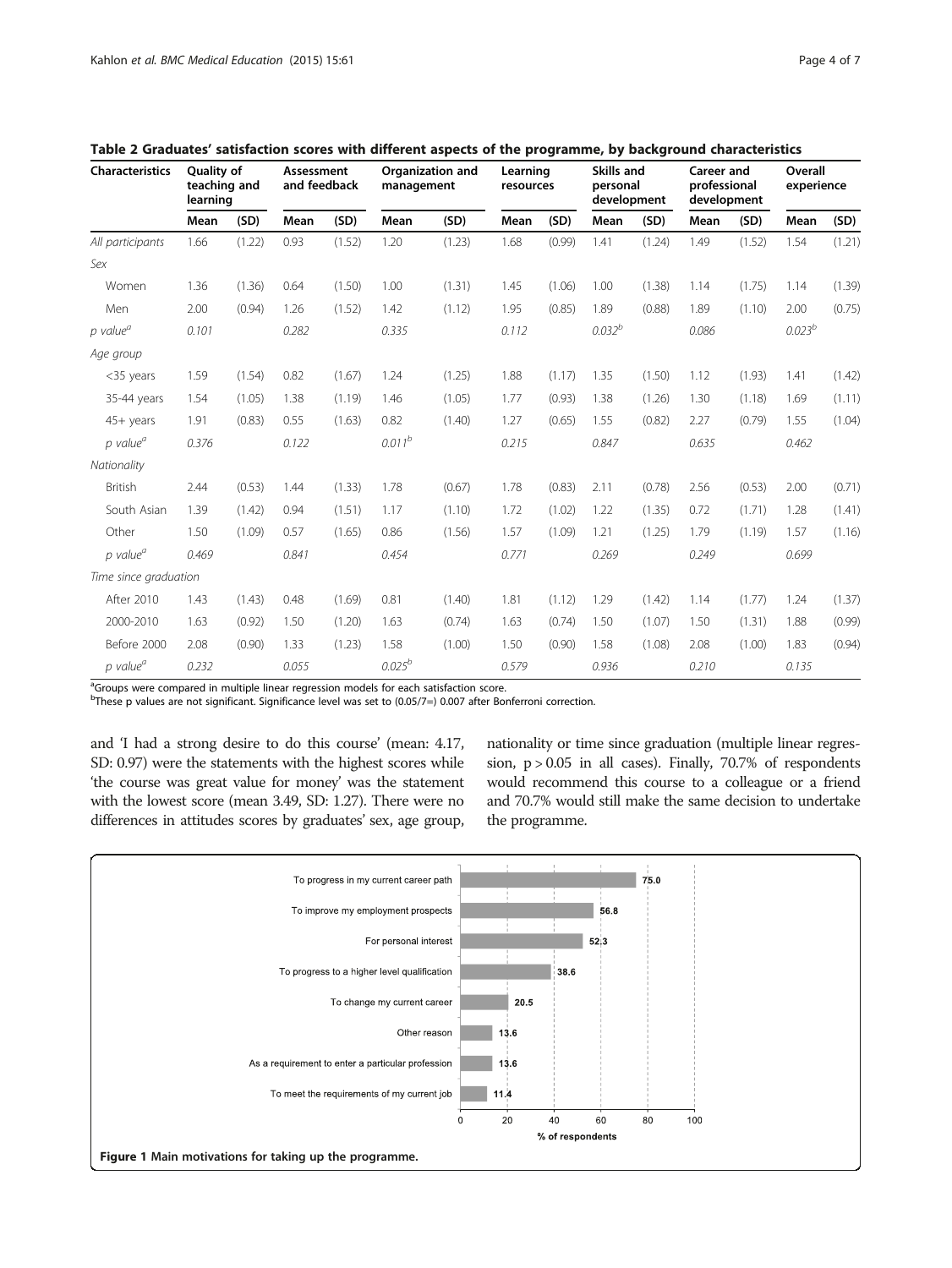| <b>Characteristics</b><br>I had a strong<br>desire to do<br>this course |       | The course suited<br>my individual<br>needs perfectly |       | I worked harder on<br>this course than on<br>most courses |       | Wanted to take a<br>course at King's,<br>regardless of the<br>specialty |       | More positive<br>feelings towards<br>dental public<br>health |       | The course was<br>great value for<br>money |       |        |
|-------------------------------------------------------------------------|-------|-------------------------------------------------------|-------|-----------------------------------------------------------|-------|-------------------------------------------------------------------------|-------|--------------------------------------------------------------|-------|--------------------------------------------|-------|--------|
|                                                                         | Mean  | (SD)                                                  | Mean  | (SD)                                                      | Mean  | (SD)                                                                    | Mean  | (SD)                                                         | Mean  | (SD)                                       | Mean  | (SD)   |
| All participants                                                        | 4.17  | (0.97)                                                | 3.68  | (0.91)                                                    | 3.88  | (1.19)                                                                  | 2.83  | (1.36)                                                       | 4.24  | (1.04)                                     | 3.49  | (1.27) |
| Sex                                                                     |       |                                                       |       |                                                           |       |                                                                         |       |                                                              |       |                                            |       |        |
| Women                                                                   | 4.27  | (0.94)                                                | 3.59  | (0.96)                                                    | 3.91  | (1.23)                                                                  | 2.68  | (1.32)                                                       | 4.14  | (1.13)                                     | 3.23  | (1.31) |
| Men                                                                     | 4.05  | (1.03)                                                | 3.79  | (0.85)                                                    | 3.84  | (1.17)                                                                  | 3.00  | (1.41)                                                       | 4.37  | (0.96)                                     | 3.79  | (1.18) |
| $p$ value <sup><math>a</math></sup>                                     | 0.513 |                                                       | 0.673 |                                                           | 0.840 |                                                                         | 0.466 |                                                              | 0.453 |                                            | 0.110 |        |
| Age group                                                               |       |                                                       |       |                                                           |       |                                                                         |       |                                                              |       |                                            |       |        |
| <35 years                                                               | 4.18  | (0.73)                                                | 3.53  | (0.87)                                                    | 4.00  | (1.06)                                                                  | 3.00  | (1.46)                                                       | 4.35  | (1.06)                                     | 3.53  | (1.37) |
| 35-44 years                                                             | 4.08  | (1.04)                                                | 3.85  | (0.99)                                                    | 3.92  | (1.32)                                                                  | 3.31  | (1.25)                                                       | 4.38  | (0.87)                                     | 3.15  | (1.28) |
| $45+$ years                                                             | 4.27  | (1.27)                                                | 3.73  | (0.90)                                                    | 3.64  | (1.29)                                                                  | 2.00  | (1.00)                                                       | 3.91  | (1.22)                                     | 3.82  | (1.08) |
| $p$ value <sup><math>a</math></sup>                                     | 0.763 |                                                       | 0.813 |                                                           | 0.801 |                                                                         | 0.098 |                                                              | 0.669 |                                            | 0.296 |        |
| Nationality                                                             |       |                                                       |       |                                                           |       |                                                                         |       |                                                              |       |                                            |       |        |
| <b>British</b>                                                          | 4.22  | (1.39)                                                | 3.89  | (0.93)                                                    | 4.00  | (1.50)                                                                  | 2.11  | (1.45)                                                       | 4.00  | (1.32)                                     | 4.11  | (1.05) |
| South Asian                                                             | 4.17  | (0.86)                                                | 3.61  | (0.98)                                                    | 3.83  | (1.34)                                                                  | 3.22  | (1.40)                                                       | 4.22  | (1.11)                                     | 3.11  | (1.23) |
| Other                                                                   | 4.14  | (0.86)                                                | 3.64  | (0.84)                                                    | 3.86  | (0.77)                                                                  | 2.79  | (1.12)                                                       | 4.43  | (0.76)                                     | 3.57  | (1.34) |
| $p$ value <sup><math>a</math></sup>                                     | 0.861 |                                                       | 0.823 |                                                           | 0.586 |                                                                         | 0.601 |                                                              | 0.627 |                                            | 0.649 |        |
| Time since graduation                                                   |       |                                                       |       |                                                           |       |                                                                         |       |                                                              |       |                                            |       |        |
| After 2010                                                              | 4.33  | (0.73)                                                | 3.81  | (0.93)                                                    | 4.14  | (1.01)                                                                  | 3.00  | (1.26)                                                       | 4.38  | (0.97)                                     | 3.52  | (1.25) |
| 2000-2010                                                               | 3.75  | (1.04)                                                | 3.25  | (0.71)                                                    | 3.50  | (1.31)                                                                  | 3.00  | (1.41)                                                       | 4.25  | (1.04)                                     | 2.75  | (1.49) |
| Before 2010                                                             | 4.17  | (1.27)                                                | 3.75  | (0.97)                                                    | 3.67  | (1.37)                                                                  | 2.42  | (1.51)                                                       | 4.00  | (1.21)                                     | 3.92  | (1.25) |
| $p$ value <sup><math>a</math></sup>                                     | 0.802 |                                                       | 0.960 |                                                           | 0.867 |                                                                         | 0.273 |                                                              | 0.956 |                                            | 0.456 |        |

#### <span id="page-4-0"></span>Table 3 Graduates' attitudes towards the programme, by background characteristics

<sup>a</sup>Groups were compared in multiple linear regression models for each satisfaction score. Significance level was set to (0.05/6=) 0.008 after Bonferroni correction.

## **Discussion**

Graduates reported high levels of satisfaction with the overall experience of the programme, with 9 out of every 10 graduates stating the programme had met or exceeded their expectations. This finding is consistent with results from the PTES among current students, where overall satisfaction scores with the programme have remained high in the last few years. Taken together, they demonstrate continued satisfaction with the programme, even several years after completion. However, there is room for improvement in spite of the consistently high satisfaction across the six aspects of the programme. Assessment and feedback was the aspect of the programme graduates felt least satisfied with (even though 80.5% reported the programme had met or exceeded their expectations in this area). It is difficult to identify the troubling areas graduates referred to in this domain, mainly because assessment and feedback was not raised as an issue in the open-ended questions. It is possible that some graduates were not satisfied with their final grades. However, results from the PTES show feedback is the least satisfactory aspect of higher education in the UK, especially in relation to timeliness and

helping clarify students' understanding [\[6](#page-5-0)]. Tutors and students have different perceptions on what effective feedback means, with tutors often believing their feedback is more useful than students do [\[21](#page-6-0)-[24\]](#page-6-0). In an internal focus group run immediately after the survey, students said that effective feedback means identifying the positive and negative aspects of their work, linking performance to marks and receiving criticism from tutors. They praised timely feedback and individual faceto-face dialogue with tutors. The importance of feedback on summative work (rather than exclusively on formative work) was also recognised by students for managing stress, coping with possible failure and lifelong learning. Since then, the programme and modules have been revised in line with those recommendations.

In the open-ended questions, graduates advocated for removing the exclusive focus on the UK healthcare system and providing proper career guidance. Starting from October 2012, the focus of the programme changed to cater for a large cadre of overseas students, where the British healthcare system is only a study case while some seminars and assignments are tailored to students' countries of origin. The lack of career guidance is an important issue as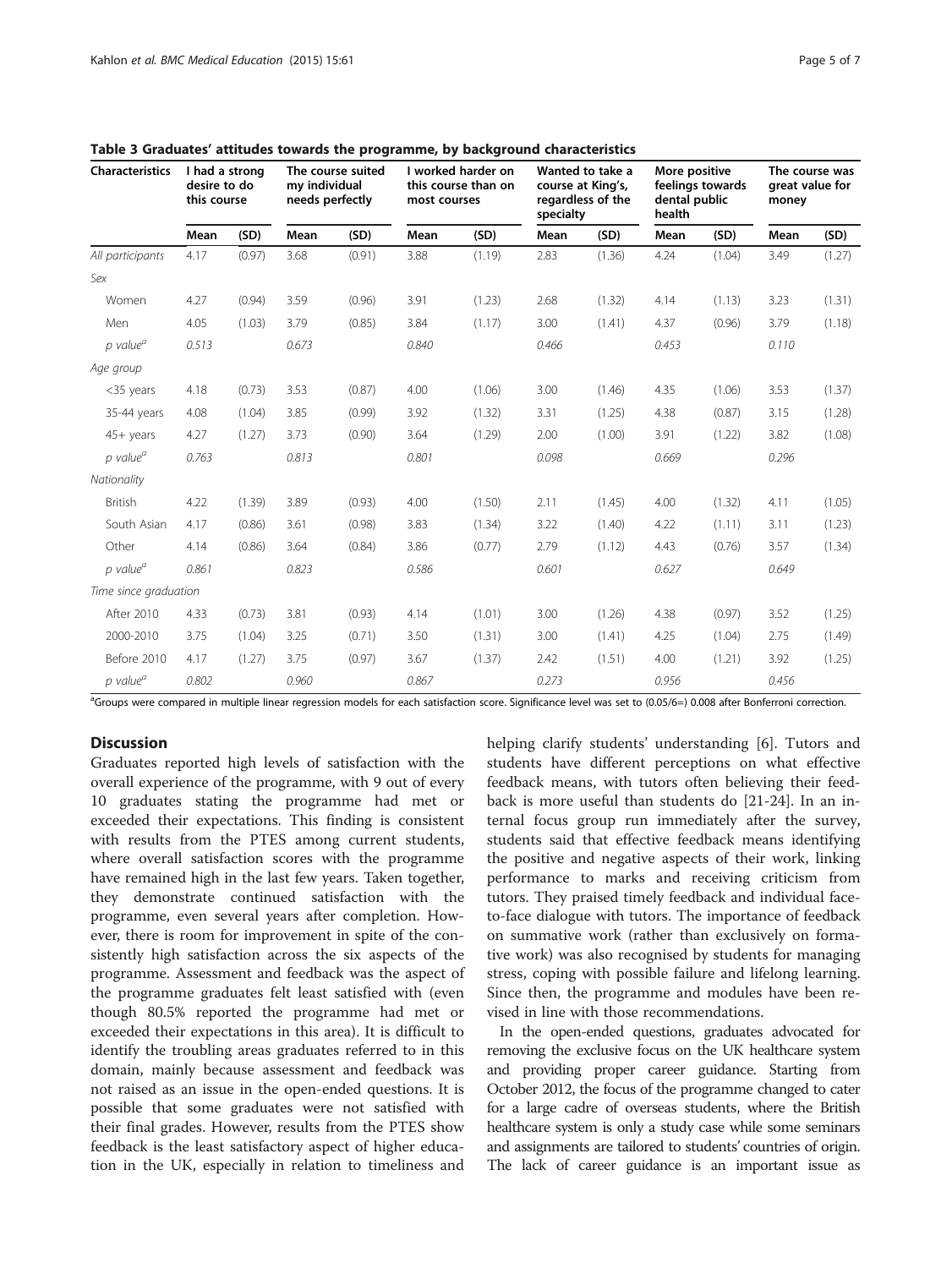<span id="page-5-0"></span>graduates' main motivations for taking the programme were to progress in current career path and to improve the employment prospects. Most students now see postgraduate training as an investment for strengthening career development and improving employability, rather than just taking up any programme at any institution [6]. Interestingly, this same group of graduates provided evidence that the programme has helped them with career progress in the short-term in before-and-after comparisons, as measured by the proportion moving to higher education institutions and taking up leadership/managerial roles in their organisations (Aslam S, Delgado-Angulo EK, Bernabé E: Perceived learned skills and professional development of graduates from a Master Programme in Dental Public Health, submitted). However, it would be beneficial for students to have opportunities (seminars, career days, etc.) where they can discuss with tutors and relevant counselling services their career prospects [12].

Graduates also reported favourable attitudes towards the programme, with 7 out of every 10 stating that they would recommend the programme to a friend or colleague. Graduates reported more positive feelings towards public health dentistry as a result of the course and a strong desire to take this course (as opposed to the low scores given to the premise of taking a course at King's regardless of the specialty). These results are suggestive of graduates' values or regard for public health dentistry in general and the master programme in particular. On the other hand, there was a feeling among some graduates that the course was not value for money. This result is quite understandable given the relatively high tuition fees that international students have to pay for education in the UK in addition to living arrangements of living in London for a year to complete the programme.

Some limitations of this study need to be addressed. First, participants were recruited using non-random sampling and the final sample size was relatively small. Although participation rate was high, we could not recruit participants from all calendar years (especially from older cohorts). Thus, the present results cannot be generalised to the full population of graduates and they may reflect shortrather than long-term outcomes of the programme. Second, this study assessed satisfaction with and attitudes towards the programme, the two of which refer to level one of Kirkpatrick's framework only [2,3]. All four levels of the framework are interrelated and level one builds the base for higher levels of evaluation, for graduates' views of the programme (reaction) serve as a pointer as to whether learning is possible [1,3]. Further research is needed to assess other levels of Kirkpatrick's framework though. Third, the survey was based on graduates' self-reports, which are prone to overestimation and measurement bias. Responses could be influenced by graduates' emotional commitment

to their alma mater and gratitude for receiving a professional degree [[25,26\]](#page-6-0). However, students are a critical source of programme evaluation [4,7-9]. We gave participants chances to voice negative aspects of the programme and some took that opportunity, thus increasing the credibility of our findings.

## Conclusion

Graduates from the Master of Science in Dental Public Health of King's College London were very satisfied with most aspects of the programme, although they advocated for certain improvements. Graduates also reported positive attitudes towards the programme, with 7 out of every 10 graduates stating they would recommend the programme to a colleague or a friend.

#### Competing interests

The authors declare that they have no competing interests.

#### Authors' contributions

JK collected the data and drafted the manuscript. EKDA devised the online questionnaire and performed the statistical analysis. EB conceived of the study and supervised the entire work. All authors read and approved the final version of the manuscript.

#### Acknowledgements

We thank Mrs. (Revd.) Jane Elliott, Programme Administrator of the Master of Science programme in Dental Public Health, for all her assistance during the implementation of the online survey.

#### Author details

<sup>1</sup> Division of Population and Patient Health, King's College London Dental Institute at Guy's, King's College and St Thomas Hospitals, London, UK. <sup>2</sup> <sup>2</sup>Departamento de Odontología Social, Facultad de Estomatología Roberto Beltrán Neira, Universidad Peruana Cayetano Heredia, Lima, Perú.

#### Received: 27 October 2014 Accepted: 16 March 2015 Published online: 26 March 2015

#### References

- 1. Kirkpatrick D. Techniques for evaluating training programs. Training Dev. 1996;50(1):54–9.
- 2. Kirkpatrick D. Revisiting Kirkpatrick's four-level model. Training Dev. 1996;50 (1):54–7.
- 3. Kirkpatrick DL, Kirkpatrick JD. Implementing the Four Levels: A Practical Guide for Effective Evaluation of Training Programs. San Francisco: Berrett-Koehler Publishers; 2007.
- 4. Wiers-Jenssen J, Stensaker B, Grogaard JB. Student satisfaction: Towards an empirical deconstruction of the concept. Qual Higher Educ. 2002;8:183–95.
- 5. El Ansari W, Moseley L. You get what you measure: Assessing and reporting student satisfaction with their health and social care educational experience. Nurse Educ Today. 2011;31(2):173–8.
- 6. Higher Education Academy. Post Graduate Taught Experience (PTES) Survey. London: Higher Education Academy; 2012.
- 7. Elliott KM, Shin D. Student satisfaction: an alternative approach to assessing this important concept. J Higher Educ Policy Manag. 2002;24:198–209.
- 8. Brown G, Manogue M, Rohlin M. Assessing attitudes in dental education: is it worthwhile? Br Dent J. 2002;193(12):703–7.
- 9. Divaris K, Barlow PJ, Chendea SA, Cheong WS, Dounis A, Dragan IF, et al. The academic environment: the students' perspective. Eur J Dent Educ. 2008;12 Suppl 1:120–30.
- 10. Kerridge JR, Mathews BP. Student rating of courses in HE: Further challenges and opportunities. Assess Eval High Educ. 1998;23(1):71–82. 11. Shepard LA. The role of assessment in a learning culture. Educ Res. 2000;29
- (7):4–14.
- 12. Kahn K, Tollman SM. Planning professional education at schools of public health. Am J Public Health. 1992;82(12):1653–7.